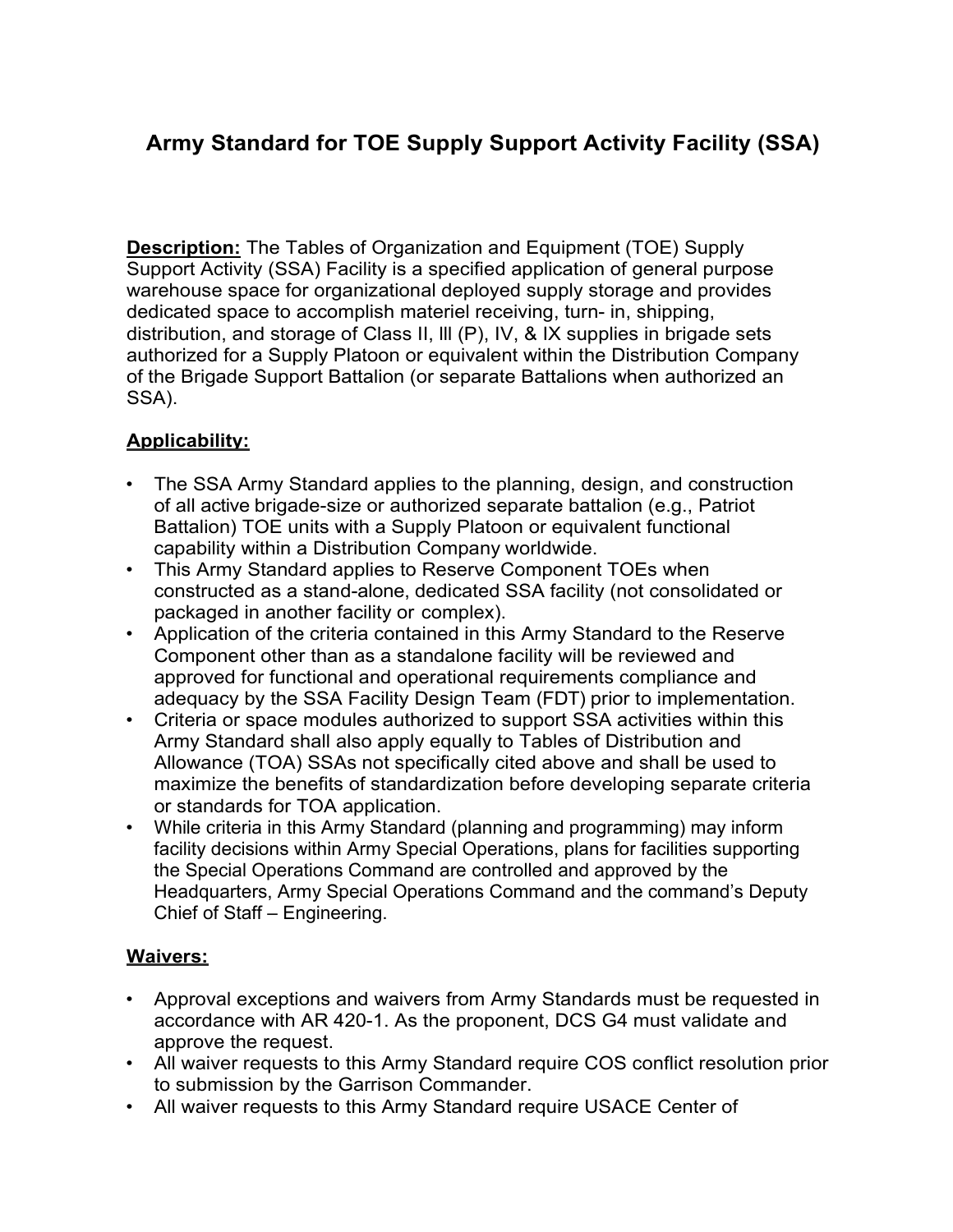Standardization (COS) conflict resolution prior to submission by the Garrison Commander.

- Garrison Army Standard waiver request submissions must be received in sufficient time to allow the Facility Design Team to complete review and development of recommendations or courses of action for the Army Facilities Standardization Committee to consider prior to implementation into project design.
- All waivers approved shall be documented in installation master plans and, as applicable, must serve as the installation's modified standards for the facility type and unit type affected.
- Late submissions and/or project delays are NOT sufficient stand-alone justification for accelerated review or other dispensation to meeting the Army Standard contained herein.

The Guidance section provides instructions and definitions necessary for the mandatory requirements contained in the tabular section of the Army Standard. As such, they are used in conjunction with the Army Standard to ensure the intent and embedded functionality contained herein will meet the Army's mandatory requirements set forth by this standard.

Army Standards are not intended to provide broader design criteria such as space allocation, functional layouts, or basic layouts more appropriately contained in the supporting and conforming Standard Design/Criteria. Nor are they intended to rigidly define collective facility authorizations more appropriately adjudicated by the Army Requirements.

This Army Standard, associated Standard Designs, and approved Army space criteria are applied together in an iterative and co-dependent way to provide a standardized but adaptable approach to facility standardization. Each serves a different purpose to ensure mandatory functions and operability are provided uniformly and at the right size. The primary source for determining authorized allowances, in every instance is the Real Property Planning and Analysis System (RPLANS) which incorporates current criteria approved by the Army Requirements Group.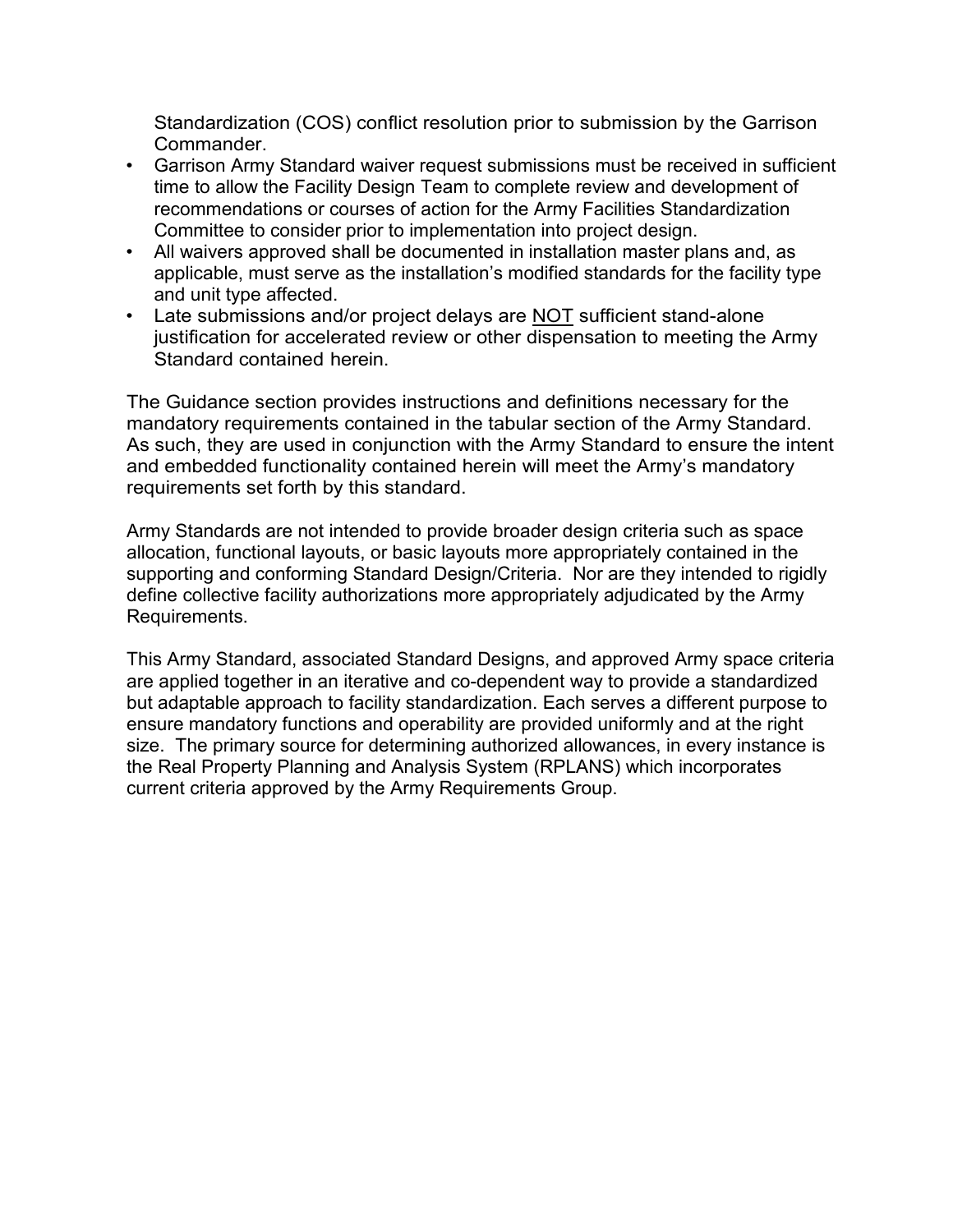# **ARMY STANDARD**

# **TOE Supply Support Activity (SSA)**

| <b>Item</b>                         | <b>Mandatory</b><br><b>Criteria</b>                                                                                                                                                                                                                                                                                                                                                                                                                                                                                                                   |
|-------------------------------------|-------------------------------------------------------------------------------------------------------------------------------------------------------------------------------------------------------------------------------------------------------------------------------------------------------------------------------------------------------------------------------------------------------------------------------------------------------------------------------------------------------------------------------------------------------|
| <b>Site Selection</b><br>& Planning | 1. The SSA Facility primary footprint (within the facility<br>security fence) requires 5 contiguous acres with a<br>minimum depth of 252 feet. Width of the site is predicated<br>on turning radii of tractor-trailer commercial vehicles on<br>both sides of the primary facility (Warehouse Operations<br>building).                                                                                                                                                                                                                                |
|                                     | 2. The total land area for a single SSA facility with<br>associated POV parking outside the fenced area shall<br>not exceed 7 acres.                                                                                                                                                                                                                                                                                                                                                                                                                  |
|                                     | 3. The preferred (Objective) siting requirement is in close<br>proximity to the Brigade Support Battalion (BSB) Tactical<br>Equipment Maintenance Facility (TEMF) Complex but may<br>be located Not More Than (NMT) five miles from the<br>brigade to be supported (Threshold) when land availability<br>precludes siting adjacent to the BSB TEMF Complex.                                                                                                                                                                                           |
|                                     | 4. Access to the SSA facility shall be capable of<br>accommodating heavy commercial and military vehicle<br>traffic. Traffic patterns shall avoid necessity to transit<br>military (tactical) vehicle or POV parking areas to the<br>maximum extent possible.                                                                                                                                                                                                                                                                                         |
|                                     | 5. When more than one SSA Facility is consolidated in a<br>single site or location, SSA operations within the security<br>line for each authorized unit will be provided to full space<br>allowances as contained herein. Physical separation and<br>organizational integrity will be provided. Customer space<br>allowances (e.g., pavement area may be consolidated) but<br>will maintain turn radii and safety considerations for<br>commercial and military tractor-trailer movement. No POV<br>movement within the SSA fenced area is authorized |
|                                     | 6. The distance from the front of the primary facility<br>structure to the security (line) fence of the main entrance<br>shall be Not Less Than (NLT) 142 feet across the entire<br>width of the SSA complex.                                                                                                                                                                                                                                                                                                                                         |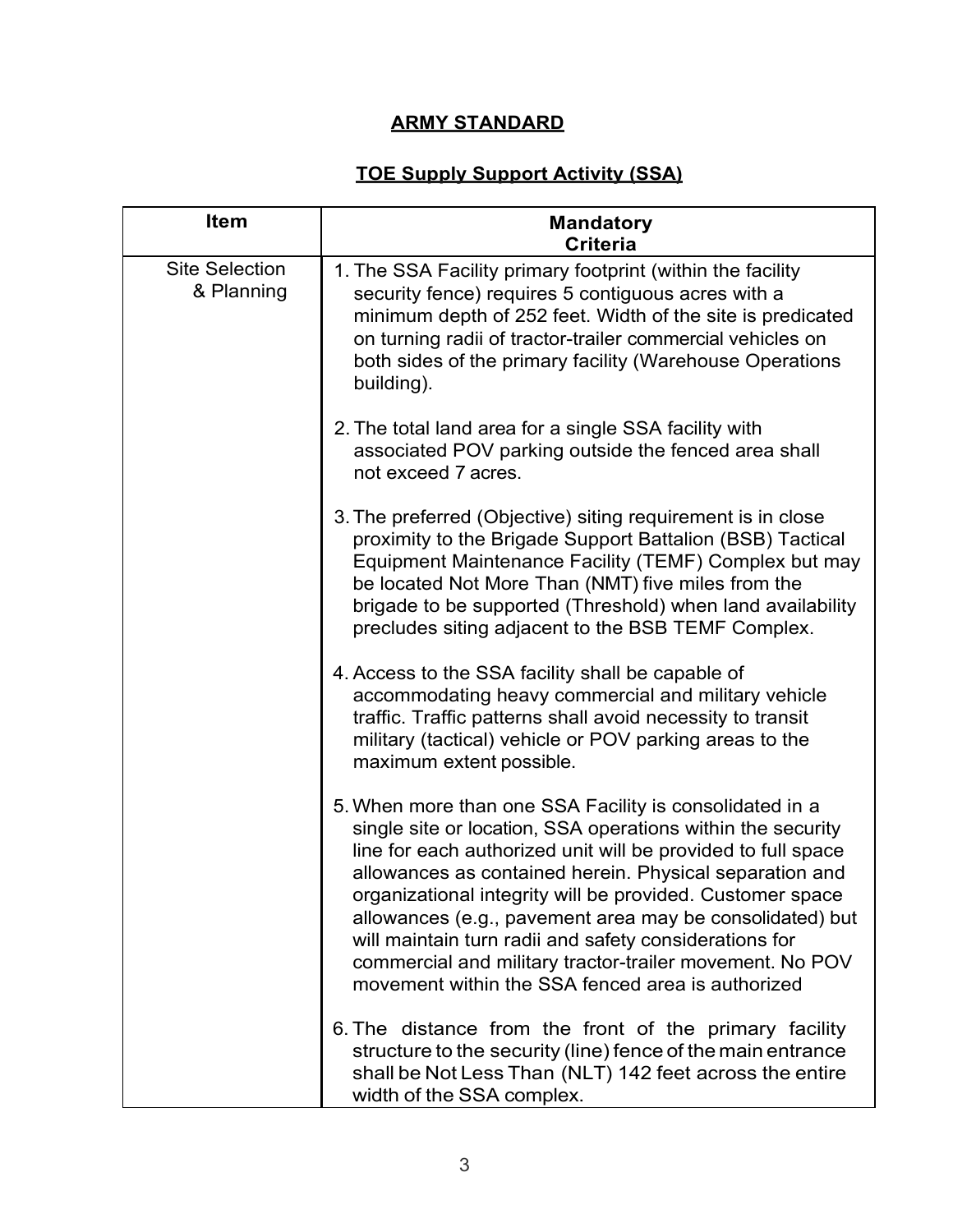| 7. The distance from the back of the primary facility structure<br>to the<br>rear security line (fence) is NLT 130 feet across the entire width of the SSA facility. |
|----------------------------------------------------------------------------------------------------------------------------------------------------------------------|
|                                                                                                                                                                      |
|                                                                                                                                                                      |
|                                                                                                                                                                      |
|                                                                                                                                                                      |
|                                                                                                                                                                      |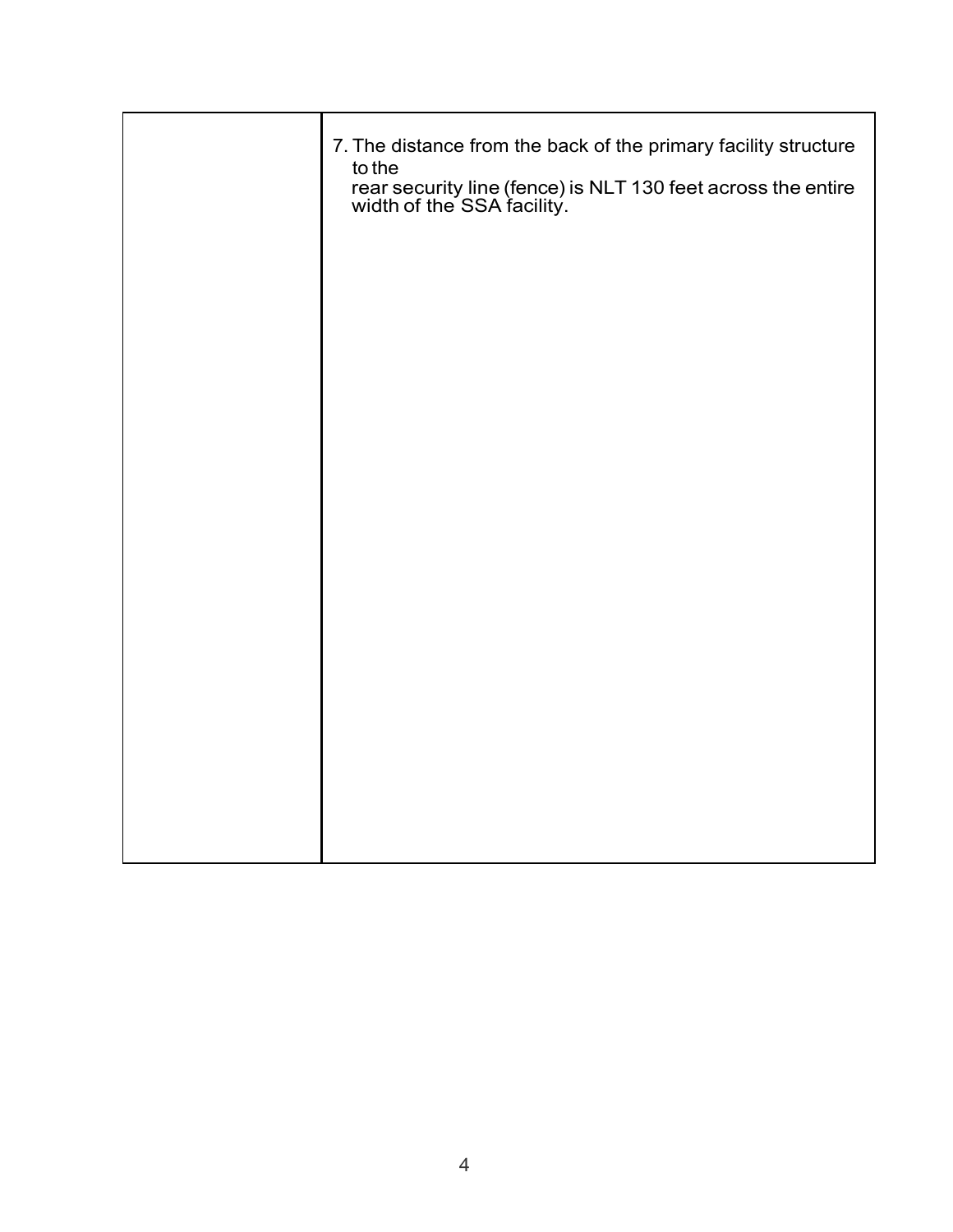| <b>SSA Footprint</b>                                            | Authorization for an SSA facility is based on supply functions<br>performed by a BSB or select Separate Battalions in the<br>Army as determined by the Facility Planning System (FPS).<br><b>Basis of Allocation:</b><br>1. One per brigade-sized unit and allocated to Distribution<br>Company of the BSB or equivalent and sited NMT five<br>miles from the BSB Complex.<br>2. One per Separate Battalion with an organic Distribution<br>Company or equivalent supply accountability and<br>distribution capability<br>3. Battalions stationed separate from their parent brigade<br>shall be supported thru formal support agreements<br>(usually provided by a Sustainment Brigade) |
|-----------------------------------------------------------------|------------------------------------------------------------------------------------------------------------------------------------------------------------------------------------------------------------------------------------------------------------------------------------------------------------------------------------------------------------------------------------------------------------------------------------------------------------------------------------------------------------------------------------------------------------------------------------------------------------------------------------------------------------------------------------------|
|                                                                 | See Guidance Section below                                                                                                                                                                                                                                                                                                                                                                                                                                                                                                                                                                                                                                                               |
| <b>Primary Facility</b><br>Scope and<br>Capacity (FCC<br>44220) | Provide an SSA Facility with a primary facility (building)<br>composed of a Warehouse Module and an Admin Core<br>Module Not to Exceed (NTE) 21,500 gross square feet<br>$(GSF)$ .<br><b>Basis of Allocation:</b><br>One per brigade-sized unit or authorized separate<br>battalion<br>See Guidance Section below                                                                                                                                                                                                                                                                                                                                                                        |
| <b>Warehouse Module</b>                                         | 1. All SSAs will use an interior warehousing area NMT                                                                                                                                                                                                                                                                                                                                                                                                                                                                                                                                                                                                                                    |
| - Warehouse<br><b>Operations Area</b>                           | 13,200 NSF<br>2. All bays will have a clear height clearance of 16 feet<br>3. Floor area free of intermediate support columns<br>4. Floor loading will be sized for a 10,000 lb rough terrain<br>forklift<br>5. One (1) 18 feet wide x 14 feet high door, and One (1)<br>10 feet wide x 14 feet high door                                                                                                                                                                                                                                                                                                                                                                                |
|                                                                 | See Guidance Section for nominal size allocation by unit                                                                                                                                                                                                                                                                                                                                                                                                                                                                                                                                                                                                                                 |
| Warehouse<br>Module -<br>Receiving/Issue<br>Bay                 | Provide a Receiving Bay NMT 2,250 NSF with:<br>1. Separate loading dock for Receiving and Issue operations<br>for both commercial or military vehicle deliveries<br>2. Four separate 10 feet wide x 10 feet high doors for<br>Receiving and Issue<br>See Guidance Section below                                                                                                                                                                                                                                                                                                                                                                                                          |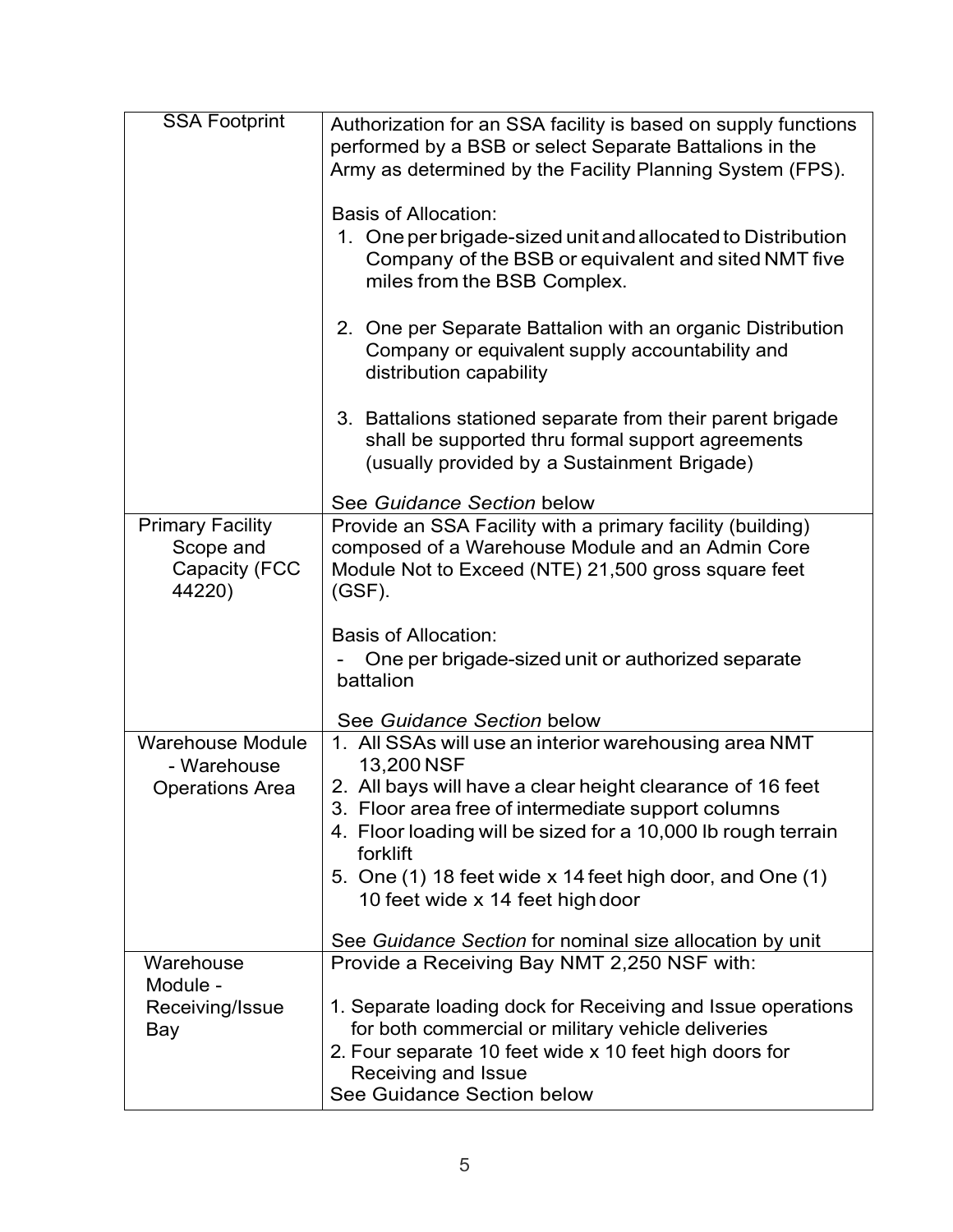| Warehouse<br>Module -<br>Secure Storage                             | Non-Sensitive Secure Storage shall be provided NMT 150<br>square feet (SF) with appropriate access and physical<br>security measures.                                                  |
|---------------------------------------------------------------------|----------------------------------------------------------------------------------------------------------------------------------------------------------------------------------------|
|                                                                     | See Guidance Section below                                                                                                                                                             |
| Turn-in Bay                                                         | Turn-in bay shall be provided with NMT 625 SF with<br>appropriate access to space.                                                                                                     |
| <b>Overhead Lift</b>                                                | No overhead lift requirements are authorized for SSA facilities.                                                                                                                       |
| Admin Module -<br>Core Admin                                        | Provide an Admin Core Module consisting of administration,<br>stock control, production, offices, and support space NMT<br>2,850 NSF.                                                  |
|                                                                     | See Guidance Section below                                                                                                                                                             |
| Admin Module -<br>Contractor<br><b>Logistics Support</b>            | Provide Contractor Logistics Support (CLS) space NMT 500<br>NSF for each SSA facility                                                                                                  |
|                                                                     | See Guidance Section Below                                                                                                                                                             |
| Admin Module -<br><b>Break Room</b>                                 | Provide a break room NMT 400 NSF with countertops, wall<br>cabinets, refrigerator, ice maker and tables.                                                                               |
|                                                                     | See Guidance Section below                                                                                                                                                             |
| Admin Module -<br>Multipurpose<br>Room                              | Provide a consolidated meeting, customer briefing, and<br>training room NMT 240 NSF supporting NLT 2 Classroom XXI<br>terminals.                                                       |
|                                                                     | See Guidance Section below                                                                                                                                                             |
| Serviceable Bulk<br>Storage Area<br>(External Covered<br>Hardstand) | Provide a rigid pavement Serviceable Bulk Storage Area or<br>Covered Hardstand NTE 6,300 SF (700 square yard (SY))<br>with a clear height of 16 feet for each SSA facility.            |
|                                                                     | See Guidance Section below                                                                                                                                                             |
| <b>Unserviceable Bulk</b><br>Storage Area                           | Provide a rigid pavement Unserviceable Bulk Storage Area<br>or Covered Hardstand NTE 6,300 SF (700 SY) with a clear<br>height of 16 feet for each SSA facility.                        |
|                                                                     | See Guidance Section below                                                                                                                                                             |
| Loading/Un-<br>loading Apron<br>(FCC 852 xx)                        | Provide a rigid pavement Loading and Unloading Apron for<br>each SSA Facility.                                                                                                         |
|                                                                     | <b>Basis of Allocation:</b><br>Individual SSA Facilities - NMT 2,800 SF (1,434 SY)<br>Consolidated Apron (2+ Brigade SSAs) - NMT<br>28,500 SF (3,167 SY)<br>See Guidance Section below |
|                                                                     |                                                                                                                                                                                        |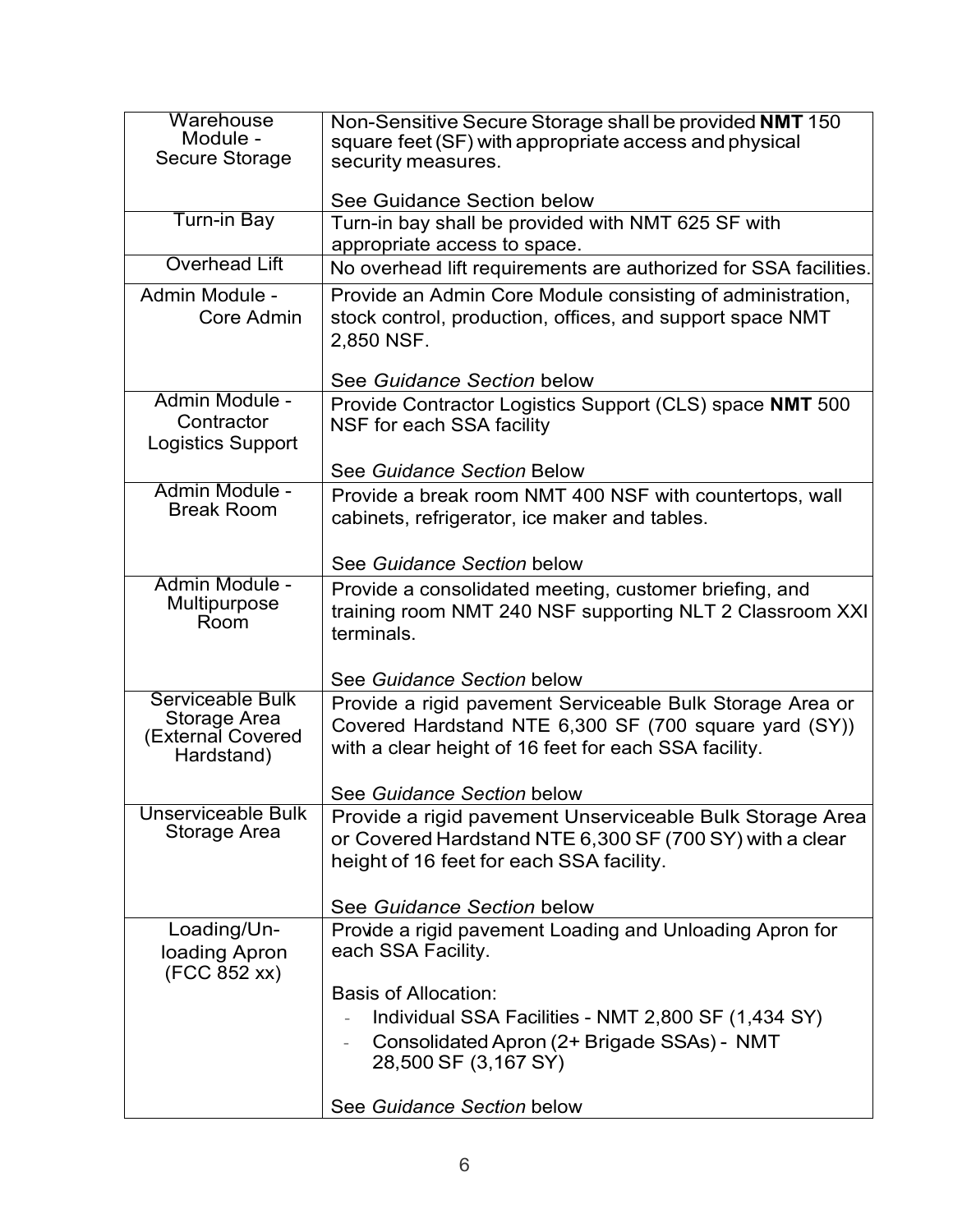| <b>Security Line</b><br><b>Hazardous</b><br><b>Material Storage</b> | The SSA Facility shall be divided into two separate access<br>areas by a security fence with commercial vehicle access<br>gates on each side of the primary facility controlling access to<br>Distribution Company personnel only.<br>See Guidance Section below<br>Hazardous material storage is accomplished outside the<br>primary<br>facility and located in the temporary storage area within the<br>security line of the SSA Facility.                                                                                                                                                                                                                                                                                                                                                                                                                                                                                                                                                                                                                                                                                                                                                                                                                                                                                                                                                                                                |
|---------------------------------------------------------------------|---------------------------------------------------------------------------------------------------------------------------------------------------------------------------------------------------------------------------------------------------------------------------------------------------------------------------------------------------------------------------------------------------------------------------------------------------------------------------------------------------------------------------------------------------------------------------------------------------------------------------------------------------------------------------------------------------------------------------------------------------------------------------------------------------------------------------------------------------------------------------------------------------------------------------------------------------------------------------------------------------------------------------------------------------------------------------------------------------------------------------------------------------------------------------------------------------------------------------------------------------------------------------------------------------------------------------------------------------------------------------------------------------------------------------------------------|
| Power & Data<br>Connectivity                                        | Provide power and data connectivity to all bays and the<br>Admin Core Module.<br>See Guidance Section below                                                                                                                                                                                                                                                                                                                                                                                                                                                                                                                                                                                                                                                                                                                                                                                                                                                                                                                                                                                                                                                                                                                                                                                                                                                                                                                                 |
| Tele-<br>communications                                             | 1. Telecommunications infrastructure, cabling and<br>outlets will be allocated IAW USAISEC guidance<br>consistent with the Army I3A.<br>2. Telecommunications infrastructure will meet the<br><b>USAISEC Technical Guide for Installation Information</b><br>Infrastructure Architecture (I3A) and ANSI/TIA/EIA<br>568 and 569 requirements.<br>3. The facility must connect to the Installation<br>telecommunications (voice and data) system through<br>the outside plant (OSP) underground infrastructure per<br>I3A guidance. Connections to the OSP cabling system<br>shall be from each facility main cross connect located in<br>the main telecommunications room or<br>telecommunications equipment room to the closest<br>OSP access point.<br>4. Telecommunications outlets will be provided IAW the<br><b>Technical Guide for Installation Information</b><br>Infrastructure Architecture (I3A Guide).<br>Telecommunications outlets will be provided per the I3A<br>technical guide based on functional purpose of the<br>various spaces with the facility as modified by user<br>special operational requirements.<br>5. Telecommunications Room. A Telecommunications Room<br>(TR) shall be provided for the voice and data network.<br>Basis of issue:<br>There shall be a minimum of one TR on each floor.<br>6. Collocate a Secure Internet Protocol Router Network<br>(SIPRNET) area within one of the telecommunications |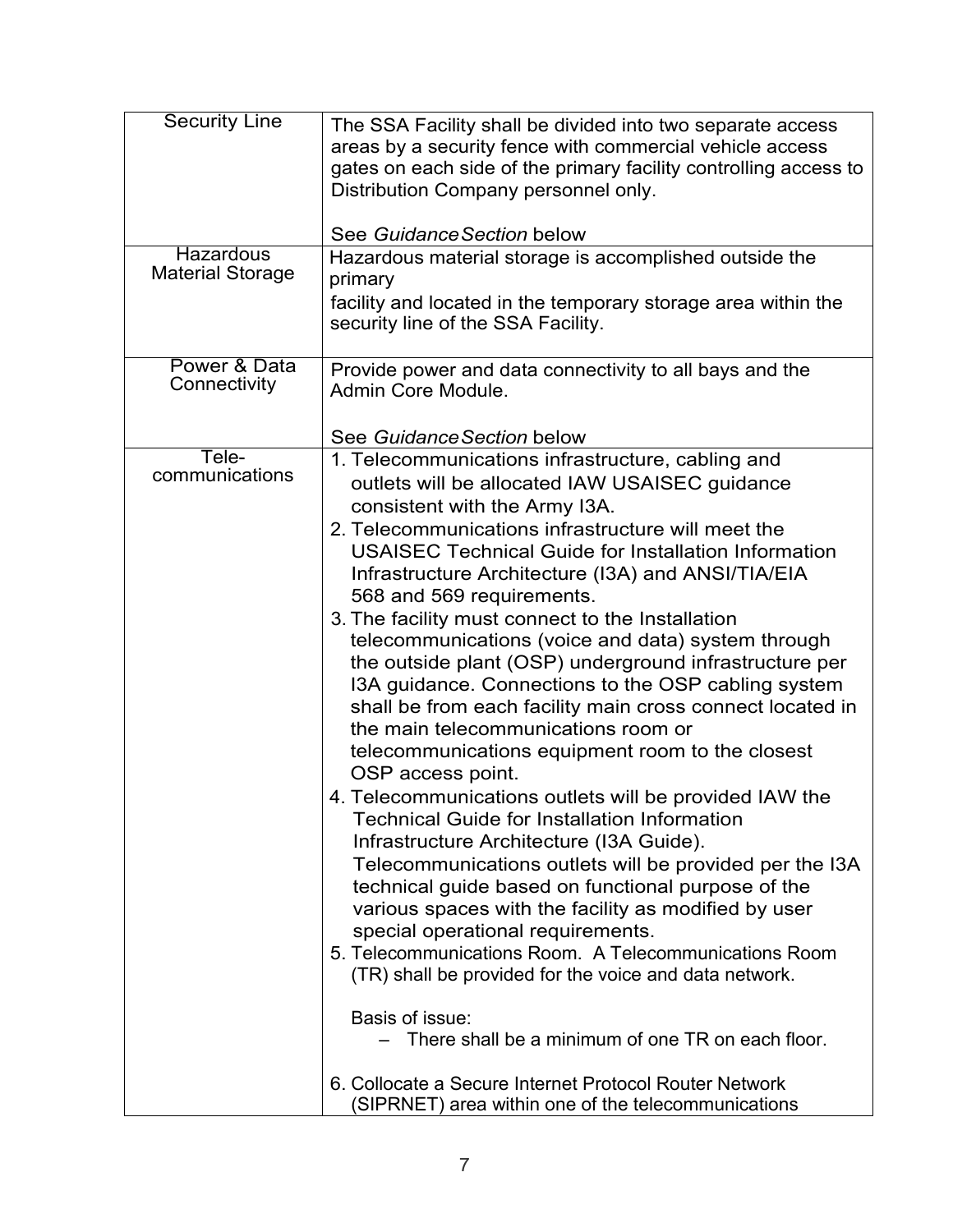|                                                      | rooms.                                                                                                                    |
|------------------------------------------------------|---------------------------------------------------------------------------------------------------------------------------|
|                                                      | See Guidance Section below                                                                                                |
| Information<br>Connectivity &<br><b>Distribution</b> | 1. Outside plant connectivity will be in accordance with<br>Army I3A guidance.                                            |
|                                                      | 2. The facility shall connect to a minimum of one Area<br>Distribution Node (AON) with single modefiber optic<br>cabling. |
|                                                      | 3. Fiber optic cabling shall be sized to support the common<br>user systems.                                              |
|                                                      | See Guidance Section below                                                                                                |
| <b>Energy Policy Act</b>                             | Facilities shall be designed in compliance with                                                                           |
| 2005 (EPACT 05) /<br>Energy Act 2020<br>(EA 2020)    | requirements for federal facilities IAW EPACT 05 and EA<br>2020.                                                          |
| <b>Sustainable Design</b><br>Development             | Facilities shall be designed to meet current sustainable                                                                  |
|                                                      | development and design policy requirements as                                                                             |
|                                                      | established by the Department of the Army.                                                                                |
| Accessibility                                        | The Americans with Disabilities Act Accessibility                                                                         |
|                                                      | Guidelines (ADAAG) will be met.                                                                                           |

# **GUIDANCE**

General. The following guidance for application of the SSA Army Standard is provided for Garrison Directorate of Public Works (DPW) staff and design agent use in implementing installation planning, programming, and design activities. All design agents shall incorporate the key mandatory design features described herein in close coordination with the USAGE designated COS for SSAs. All SSA projects must be reviewed by the COS.

1. This section of the Army Standard is a necessary component for determining the application and implementation of this standard. The COS, in coordination with the SSA FDT, is the final arbitrator for any conflicts or inconsistencies in the application of these standards as well as a mandatory reviewer prior to submission of any formal waiver requests by the installation. Citing project execution delays is insufficient justification for expedited review or other accelerated dispensation for deviating from meeting the Army Standards contained herein. Late submissions must be substantiated by unforeseen and documented life safety, health and welfare, or compelling mission imperatives that cannot be met without an approved waiver.

<sup>2.</sup> The SSA is a major deployment and sustainment operations facility with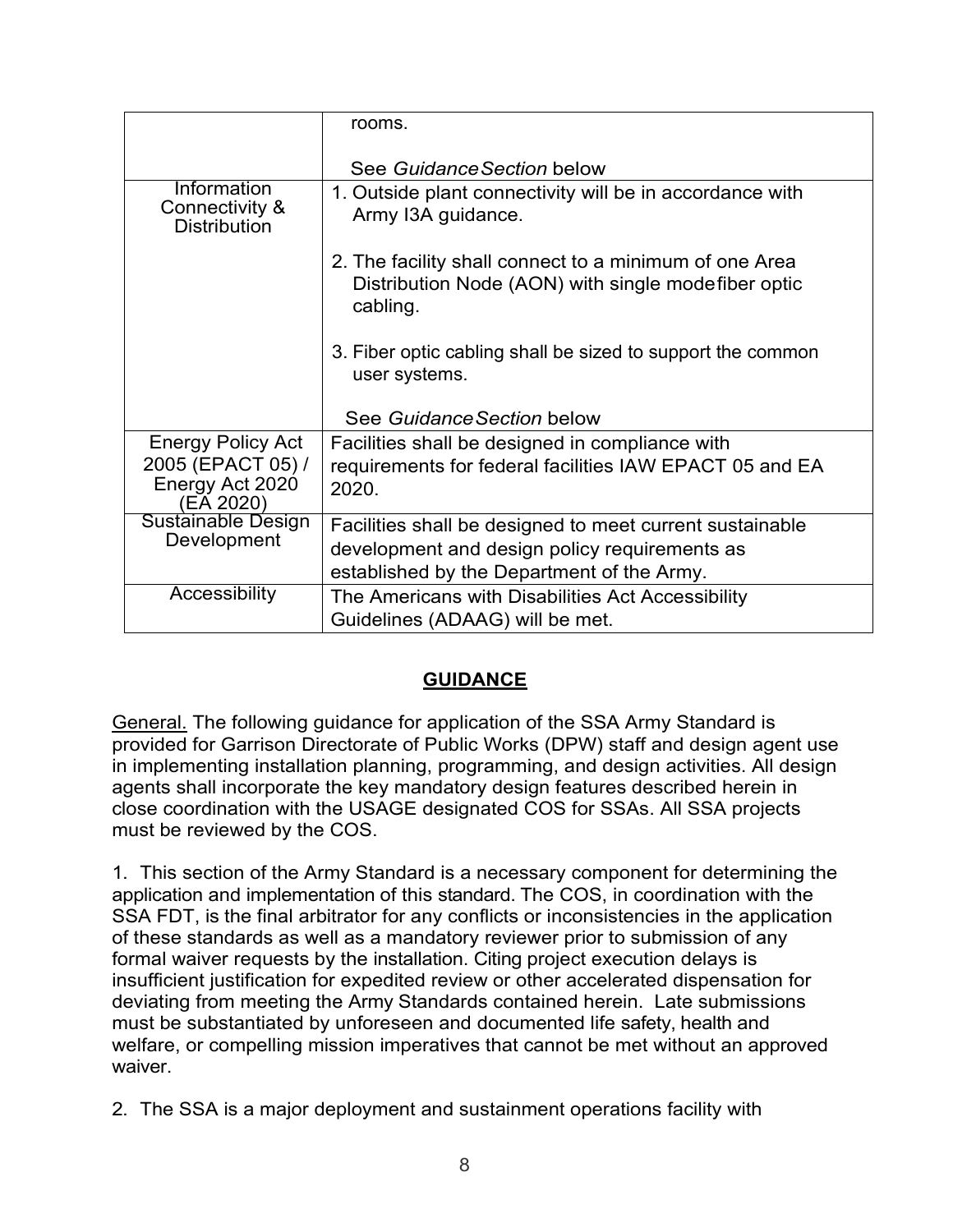functional, operational, and spatial relationships critical to meeting unit deployed supply storage requirements for Class II, III (P), IV, and IX supply at the unit (brigade/separate battalion) level. Class IX supply used for daily operations in the conduct of maintenance and repair activities continues to be stored at the TEMF Complex. When there is a critical need for spatial or land use considerations for siting and implementing this Army Standard, guidance is provided to minimize or preclude functional and operational impacts on Warfighter requirements. For the purposes of this facility type and command echelon, the following supply class examples apply:

a. Class II - Clothing, organizational tool sets and kits, hand tools, administrative and housekeeping supplies and equipment.

b. Class lll (P) - Packaged petroleum, fuels, lubricants, hydraulic and insulating oils, coolants, deicer and antifreeze compounds, and additives.

c. Class IV - Fortification and barrier materials

d. Class IX - Repair parts and components to include kits, assemblies, and subassemblies required for maintenance.

3. Where applicable, the minimum acceptable functional and operational capability is established by a **THRESHOLD** requirement. The Army's maximum level of commitment to addressing the flexibility to adapt to future requirements is set by the **OBJECTIVE** requirement. These same parameters are used by other Army activities in the doctrinal, organizational, training, and materiel domains and are adopted herein to simplify coordination and preclude misinterpretation when synchronizing requirements across the Army. They also provide definition for design flexibility and achievement of MILCON Transformation objectives and benefits when applying this standard.

4. Space modules, criteria, or components of the SSA shall be used to develop space allowances and/or requirements for this facility category before considering development of unique or specialized space allowances from those set forth in this Army Standard. When space modules, criteria, and/or components are not used, the Functional Proponent, in coordination with the SSA FDT and COS, will review and validate functional or operational requirements prior to the development of any unique or specialized space allowance(s) **and** before incorporating into a project programming document or facility design.

### **General Design Philosophy:**

1. This standard aligns with the concept of Multi-Domain Operations to provide intelligent, robust and secure Multi-Domain Power Projection Capabilities. This 21<sup>st</sup> century facility approach provides continuity of operation under attack or disaster conditions and the ability to be rapidly restored to full operation following adverse events, as well as the capacity for cost-effective incorporation of emerging technologies.

2. The SSA is a major component of the brigade and critical to both daily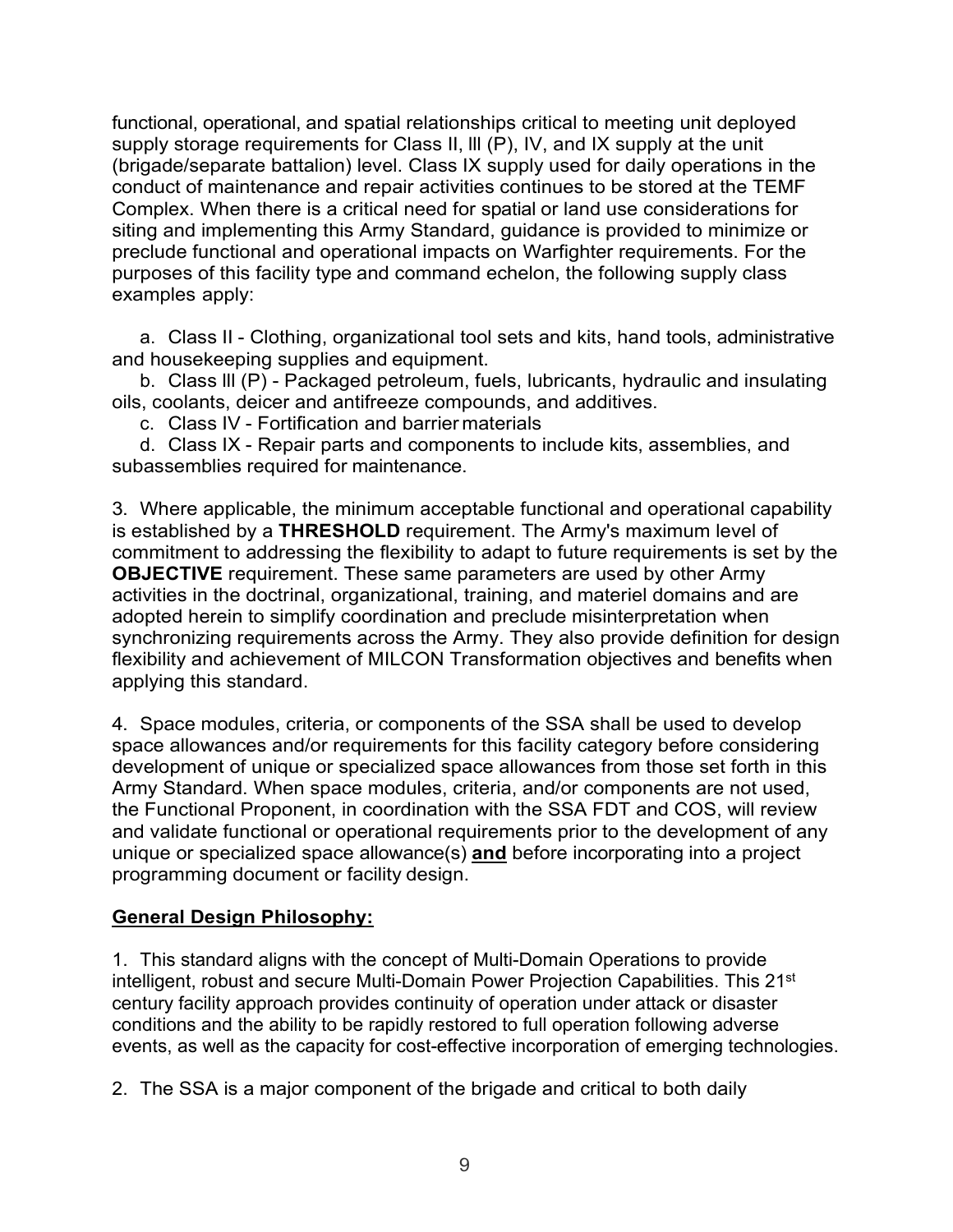sustainment of assigned equipment and deployment support until in-theater assets can be brought to bear. Functional, operational, and spatial relationships critical to meeting mission requirements are embedded in the layout and spatial relationships of the SSA Facility. When there is a critical need for spatial or land use considerations for siting and implementing this Army Standard, guidance is provided to minimize or preclude functional and operational impacts on SSA functions and missions to meet Warfighter requirements.

3. The SSA maximizes and builds upon the increased connectivity being developed for battle command, situational awareness, and situational understanding in order to prepare to reinforce deployed forces or accomplish day-to-day requisition and receipt of repair parts. Technological insertions from Army modernization development will be introduced to Army units as they mature and are ready to accept. These known spiral fielding requirements are pre- programmed at prescribed intervals and will affect facility adequacy. In order to reduce repetitive construction modification of facilities to accommodate change, the SSA facility adopts an adaptive, multipurpose design philosophy to reduce reliance on construction and the disruption to Soldier and unit training andreadiness it entails.

4. These facilities are critical elements for maintaining combat capability and readiness of brigade sized units as well as reducing the support footprint for deployed forces in the area of operations, enabling reach operations. and implementing theArmy's force design. The SSA Army Standard represents the second generation of standards that simultaneously addresses past issues or shortfalls, current needs, and future requirements. As such, there are instances where a band of acceptability *is allowed* in the application and implementation of these standards and may not directly correspond to current units fielded and stationed at installations. However, the range of acceptability is determined through a Warfighter Review process and deviation from this standard will also consider implications on future requirements embedded herein, and the potential impact of follow-on or retrofit construction activities on readiness as well as current situation. As such, the Army Standard Table and Guidance Section may not be tailored or otherwise modified without approved waivers in accordance with the Army Facilities Standardization Program policy and process.

5. Authorization for an SSA Facility is generated by the presence of a Military Occupational Specialty Code 9208 Supply Warrant assigned to a supply platoon or equivalent, within a Supply or Distribution Company of a brigade support battalion or separate battalion authorized SSA.

6. Additional design considerations are:

a. Make maximum use of natural light so that facilities remain usable during periods of lost utility support.

- b. Economy of construction is a design prerequisite.
- c. Facilities must be durable to withstand the rigors of multiple users.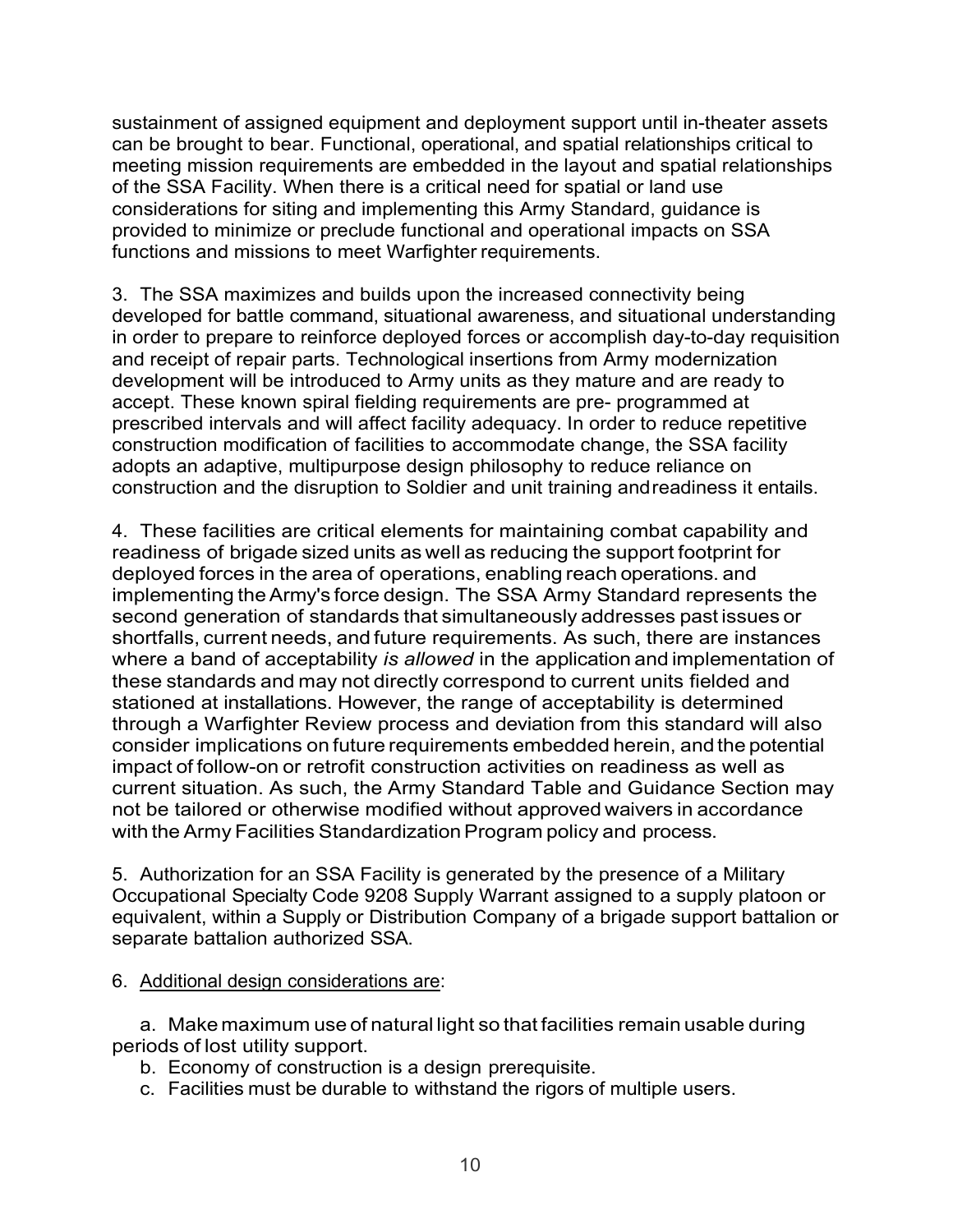d. Pre-fabricated construction components and/or modular construction is encouraged as long as facility durability requirements are satisfied.

#### **Application Guidance.**

1. Site Selection and Planning. Site selection and real property master planning of SSA facilities for all brigade and Separate Battalion complexes is critical for day-today supply operations and functional relationships between the Brigade Complex in general, and the SSA facility. These relationships must be met to the maximum extent possible or documented siting the compelling justification for deviation and subject to HQDA review and non-concurrence by the governing FDT or MILCON Integrated Process Team (IPT).

a. The minimum distances from the front or rear of the primary facility are mandatory (non- waiverable) dimensions and are critical to safe movement of commercial or military tractor trailers. Site selection MUST meet these minimum requirements.

b. A single, dedicated SSA facility within the security fence is five contiguous acres or operations area. This area establishes the minimum functional and operational area necessary to conduct both SSA operations within a secured area and the customer service area. It does not include any buffer areas (e.g., site drainage, runoff, etc.) and POV parking considerations outside the security fence. The total area including any potential buffer areas and POV parking is estimated at ~ six acres. When a consolidated SSA complex supporting more than one SSA Facility is chosen, the customer service area in front of the primary facility, POV parking, circulation, and buffer area may be adjusted to the site. However, SSA operations within the security line (see Army Standard Design Layout) will remain separate and distinct between units.

c. Ideally, the SSA Facility should be sited in close proximity (Objective) to the Brigade Complex it supports. This mission was previously performed by the Distribution Companies of the Supply and Transport Battalion of the DISCOM. Under the Modular Force, these companies have now been assigned to individual brigades and located in the BSB. In some cases, Separate Battalions with unique, stand-alone support requirements are also responsible for the accountability of supplies normally associated with an SSA. As such, existing facilities may not meet the Army Transformation SSA requirement and available land area may not be available for application of this criteria. When this situation occurs, SSA facilities will be sited not more than (NMT) five miles (Threshold) from the brigade or Separate Battalion supported.

d. Limited benefit can be achieved through consolidation of SSA facilities in a single location for all brigades stationed at an installation. However, there are functional and operational limitations to benefits that can be realized. When more than one brigade's authorization is consolidated in a single area or location, reduction in space allocation is restricted to external space allocations and pavement area as indicated in the Army Standard section above.

e. When installations are precluded from meeting spatial and functional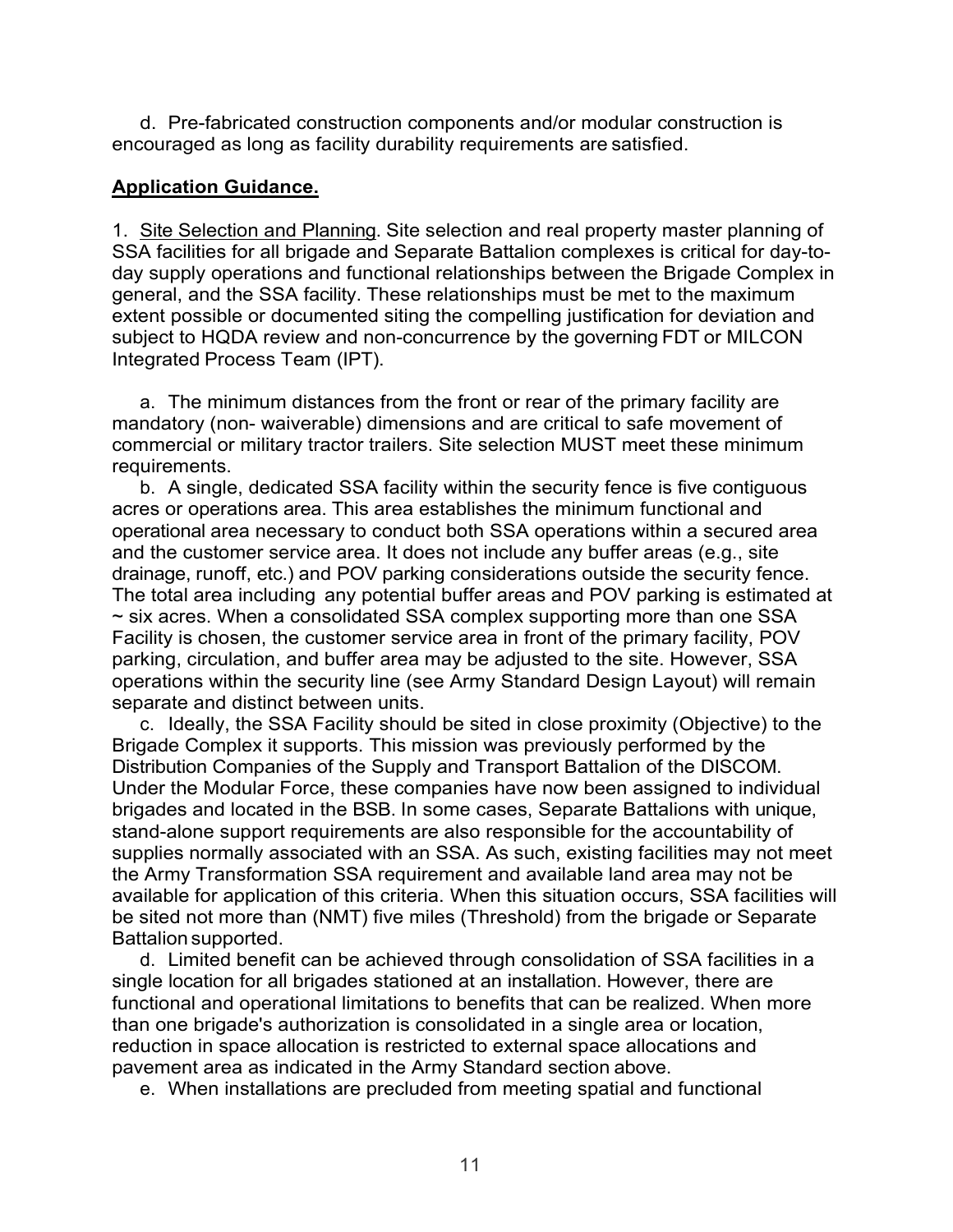requirements contained herein, Analyses of Alternatives considered and the resulting decisions shall be documented including the results of the IMCOM Region Office's review of the installation's Real Property Master Plan. A summary will be forwarded to HQ IMCOM (IMPW-M) for Army-wide implications assessment and review.

2. SSA Footprint. Determining when and how to apply the SSA Army Standard is based on the type of brigade or battalion (hereafter referred to brigade synonymously) to be supported. Facility allocation is based on two key factors: maximizing the use of previously established standards and criteria in order to achieve common space allocation and relationships; and, the configuration and nominal quantity of deployable containers assigned to units. The SSA Facility is provided in support of the BSB or equivalent maintenance capability within the organization. Space allowance is quantified by FPS based on brigade TOEs as determined by the Army Functional Proponent, DCS, G-4. Space allowances are provided in a single facility size. SSA support for units not authorized an SSA activity or stationed separately from their parent brigade shall be provided by either: 1) Those units being supported or having ADCON/OPCON (Administrative Control/Operational Control), or, 2) By a designated Sustainment Brigade.

3. Primary Facility Scope and Capacity (CATCD 442 26). An SSA primary facility is composed of two functional modules: Warehouse Operations and Administrative Core. The Warehouse Operations Module (Warehouse Module) consists of the Storage Bay, Receiving/Issue Bay, and Non-Sensitive Secure Storage. The Administrative Core Module (Admin Module) consists of the Admin Core, Contractor Logistics Support (CLS) area, and Multi-Purpose Room.

4. Warehouse Operations Area. The warehousing operations and storage area is an enclosed, clear span area used primarily for replenishment and storage. This area facilitates rapid deployment preparations with adequate circulation in and around containerized parts bins.

a. Three separate doors with paved access aprons are provided to facilitate ingress/egress of military or commercial forklifts on the outside the security line to position/reposition containerized parts and supplies.

b. All access aprons and pavement areas stipulated below will be contiguous or connected to each other.

c. No overhead lift is authorized for this facility.

d. Limited Non-Sensitive Secure Storage (e.g., high value, pilferable, serial numbered items other than arms) is provided in addition to similar storage provided in the TEMF Complex and with safeguards as defined by the AR 190-series.

e. Secure storage (e.g., weapons) and COMSEC items will be received directly at the appropriate location with secure storage capability within the unit.

f. While a high bay is not required, a minimum clear height of 16 feet will be provided to accommodate the use of tactical and commercial forklifts.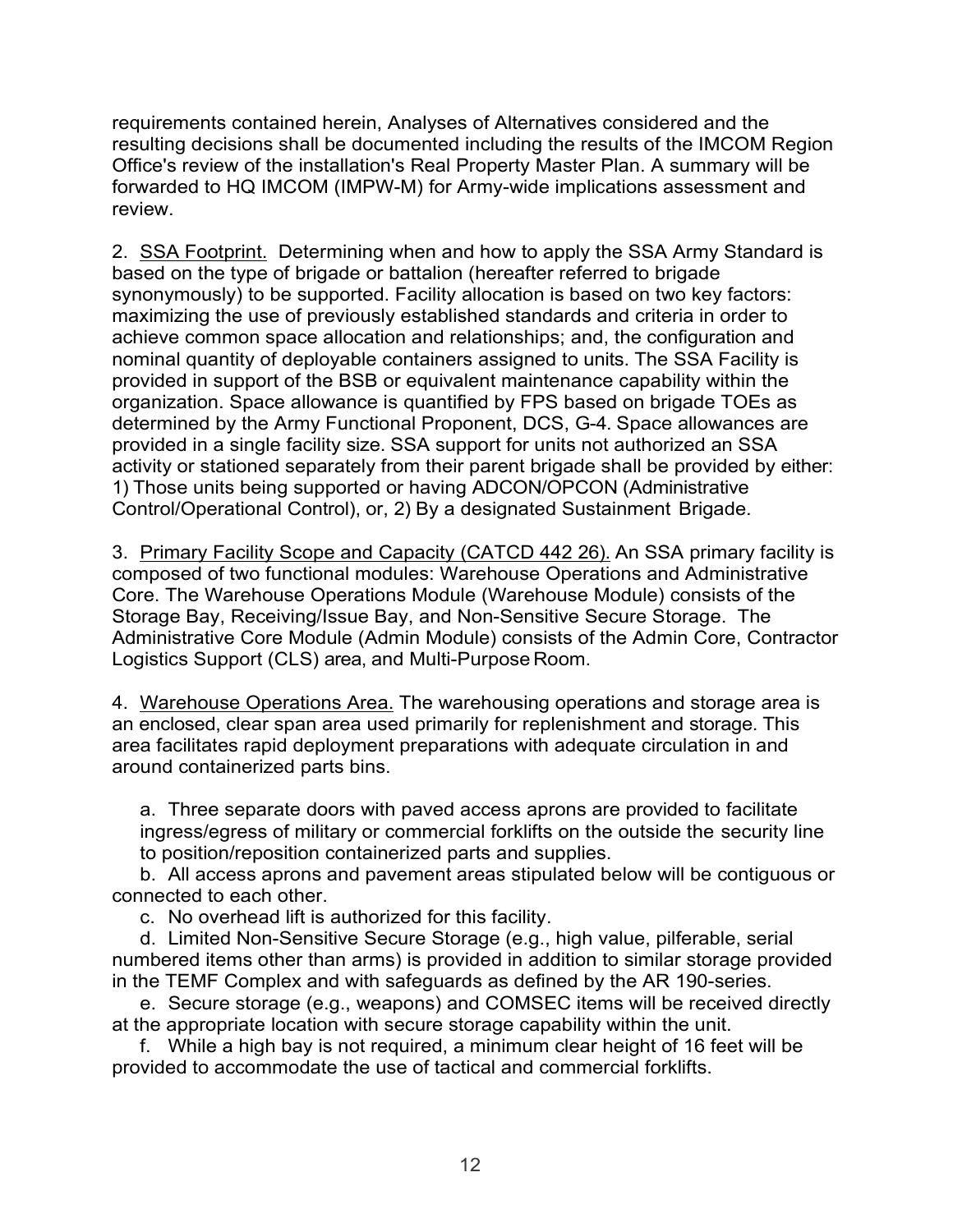5. Receiving and Issue Bay: The Receiving and Issue Bay is a separate interior space located adjacent to the Warehouse Operations Area. Two separate doors to facilitate receiving and issue activities are provided as well as loading docks that simultaneously support both commercial and military delivery truck and trailer activities. Access aprons to the loading docks will be paved surfaces and contiguous to other pavement areas stipulated below.

6. Admin Core Module Allowance: The Admin Core Module consolidates administrative, open office workspace, production, stock control, and support space (e.g., multipurpose briefing/training room, restrooms, and administrative storage space). Ideally, the Admin Module is located on the first floor but may be provided in a mezzanine or second floor configuration when reduced land area or topography conditions exist and cannot be otherwise mitigated. Spatial and functional relationships between areas within the admin core are optimized for supply operations and deployment. Deviation from adjacencies contained in the SSA Standard Design must be reviewed and concurred with by the SSA COS prior to implementation.

7. Contractor Logistics Support (CLS) Allowance. Increased reliance on advanced and emerging technologies will require expansion of Army use of CLS. Army equipment has already been and will continue to be fielded with CLS as a standard maintenance and repair philosophy. Requests for additional space allocations will be reviewed by the COS and approved by the Army Functional Proponent before incorporation into programming and design documentation.

8. Break Room. A break room is provided with stainless steel countertops, cabinets, a refrigerator, icemaker and a microwave installed in this area.

9. Multipurpose Room. A multipurpose room is provided in which to conduct meetings, briefings, and training when the SSA facility is not adjacent to the BSB TEMF Complex.

10.Serviceable Bulk Storage Area (Covered Hardstand). The Serviceable Bulk Storage Area is a covered hardstand that provides a secure area for large parts that do not require indoor storage but do require modest protection from weather and ultra-violet affects. This area is behind the security line and access is limited to Distribution Company personnel. The roof must maintain sufficient clear span and floor loading to operate either organic tactical Materiel Handling Equipment (MHE) such as 6K Rough Terrain Forklift (RTFL) or 1OK RTFK or their commercial equivalents. This area may reside under the same overhead cover as the Unserviceable Bulk Storage Area and be divided by a security fence. Lighting for night operations shall be provided and design application should prevent any shadow effects with MHE operations for safety purposes.

11. Unserviceable Bulk Storage Area. The Unserviceable Bulk Storage Area is a rigid pavement apron located immediately adjacent to the SSA primary facility. This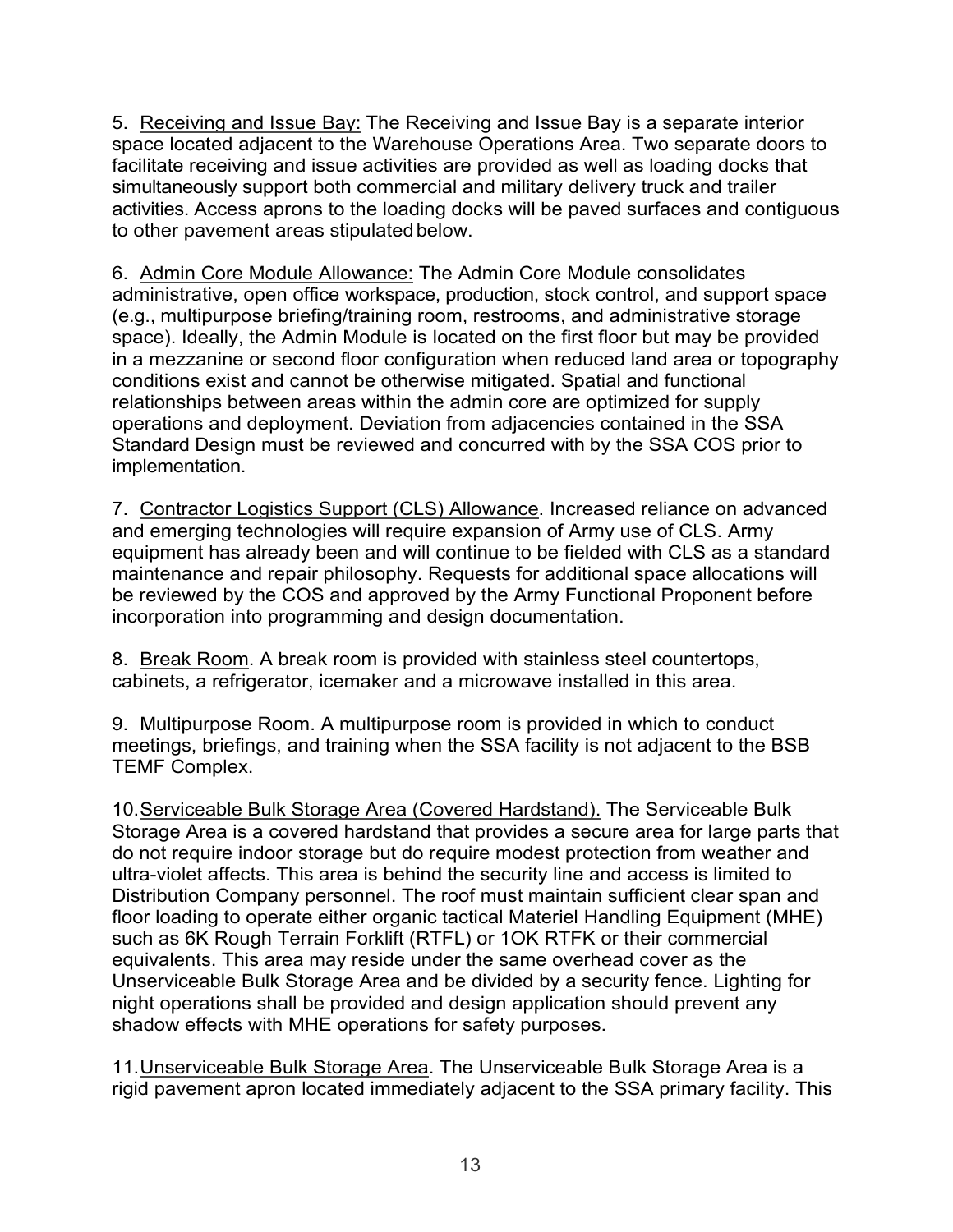area is also a secured area with access limited to Distribution Company personnel. This area may reside under the same overhead cover as the Serviceable Bulk Storage Area and be divided by a security fence. Lateral clearances and ground pressure loading to allow for unimpeded movement by organic tactical 6K RTFL or 1OK RTFL MHE or their commercial equivalents is required to conduct loading and unloading of repairable parts for shipment to repair facilities for return-to-supply activities. The apron shall include exterior lighting to support night operations.

12.Loading and Unloading Apron. The Loading and Unloading Apron is a contiguous area sized for commercial container or flatbed vehicles with an exterior laydown area on Hardstand within the security line of the SSA Facility. This area includes Hazardous Material Storage Area. The area is composed of two components: an offload area and a static load area with the former being temporary space for deliveries using commercial or military flatbed trailers or containers as the largest requirement to be met. The latter is based on military flat track assemblies and provides a pre-loaded deployment configuration for movement by organic battalion assets. MHE operations should not impede or block access to structural bays access/egress at any time. Night lighting is required as well as a public address system which can be heard by MHE operators while conducting loading or unloading activities. When two or more unit SSA facilities are consolidated in a single location, this area will be optimized to two simultaneous operations: deployment preparation for NMT two vehicles conducting loading activities; and, three vehicles conducting normal offload activities (non-deployment).

13.Power and Data Connectivity. The adoption of technologies that enable the use of electronic tagging, asset tracking, and automated inventory control systems now requires this facility to have the same connectivity capabilities as previously expected in high technology administrative buildings. Therefore, the SSA shall be provided with power and data connectivity throughout the facility.

14.Telecommunications. The facility shall be connected to the Installation campus area network system (CAN) and telephone system. Communications system resources will be allocated IAW the I3A Technical Guide regarding outlet amounts based on the functionality of the facility's various component floor spaces. Telecommunications infrastructure will meet I3A and ANSIA/EIA requirements. Data outlets will be provided per the 13A technical guide based on functional purpose of the various spaces within the facility as modified by operational requirements. The telecommunications infrastructure, cabling and outlets will be allocated IAW the following references:

a. USAISEC Technical Guide for Installation Information Infrastructure Architecture (I3A)

b. National Security Agency (NSA), Department of Defense (DoD), Defense Information Systems Agency (DISA), and Department of the Army (DA) policies, practices, and memorandum for information assurance, security, and protection.